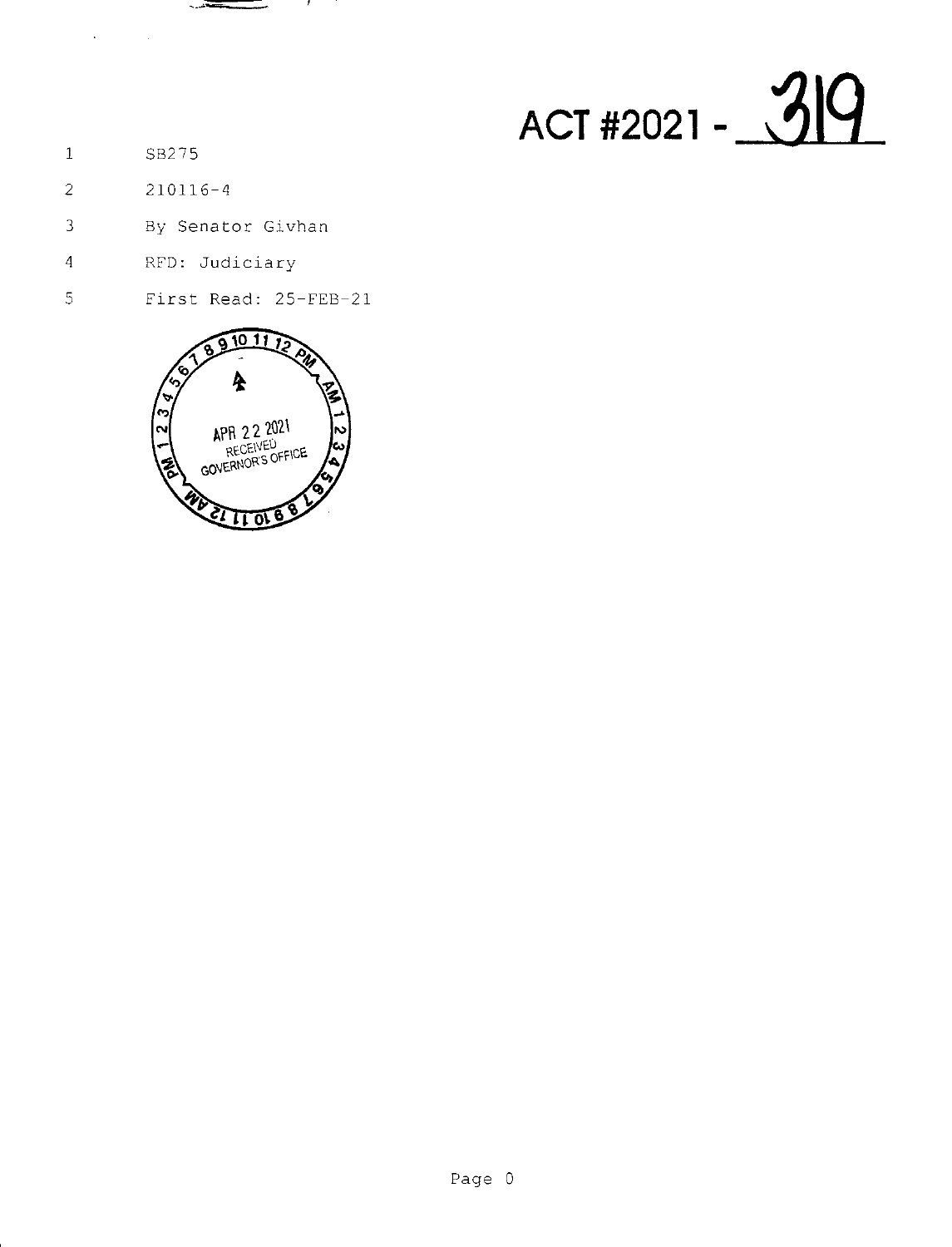SB275 ENROLLED, An Act, Relating to attestations by notaries public; to add Section 36-20-73.1 to the Code of Alabama 1975, to authorize the use of remote notarization for acknowledgements; to ratify certain actions taken pursuant to the Emergency Management Act of 1955; to provide penalties for violations; and to provide for exemptions; and in connection therewith would have as its purpose or effect the requirement of a new or increased expenditure of local tunds within the meaning of Amendment 621 of the Constitution of Alabama of 1901, as amended by Amendment 890, now appearing as Section 111.05 of the Official Recompilation of the Constitution of Alabama of 1901. BE IT ENACTED BY THE LEGISLATURE OF ALABAMA: Section 1. Section 36-20-73.1 is added to the Code of Alabama 1975, to read as follows: 19 (a) For the purposes of this section, the following terms shall have the following meanings: (1) ORIGINAL SIGNATURE. A signature signed directly onto a document in wet ink by a person who is named on the document. (2) SIGNATORY. The person who is named on the document and is to sign the document.

SB275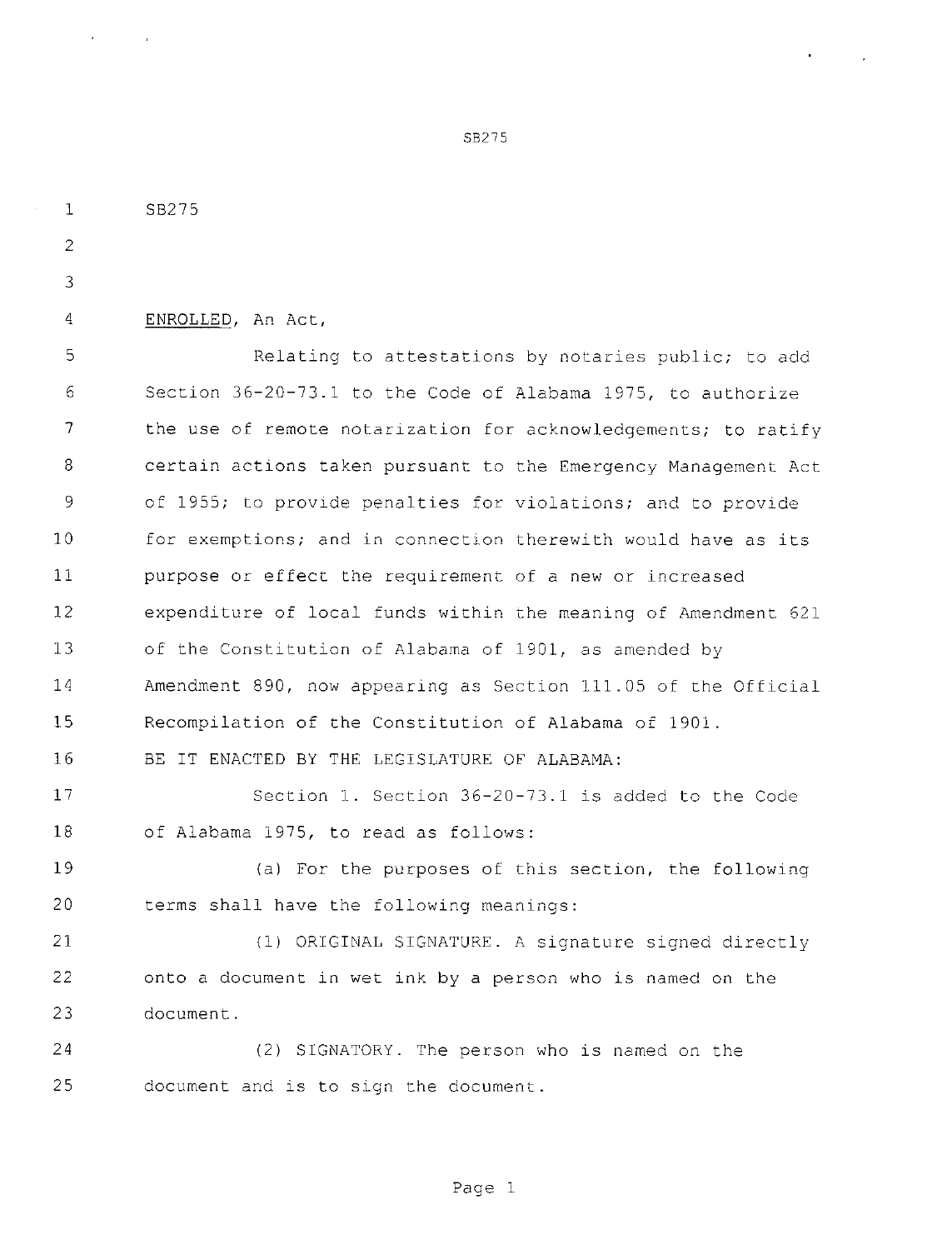(b) Unless otherwise provided by law, the powers and functions of a notary public require his or her original signature.

SB275

 (c) For purposes of this article, and subject to 5 subsections (d) to (f), inclusive, an individual may personally appear before an acknowledging notary by either of the following:

(1) Physically appearing before the notary.

 (2) Appearing through the use of two-way audio-video communication technology that allows <sup>a</sup>' notary public and a remotely located signatory to communicate with each other simultaneously by sight and sound, provided that the notary public is physically located in this state and the two-way audio-video communication is recorded and maintained for a period of seven years by the notary public.

 (d) If appearing through the use of two-way audio-video communication, the identity of the signatory shall be verified by the notary public using either of the following methods:

 (1) The personal knowledge of the notary public of the identity of the signatory.

 (2)a. The presentation of two valid forms of government issued identification, one of which shall include the face and signature of the signatory; and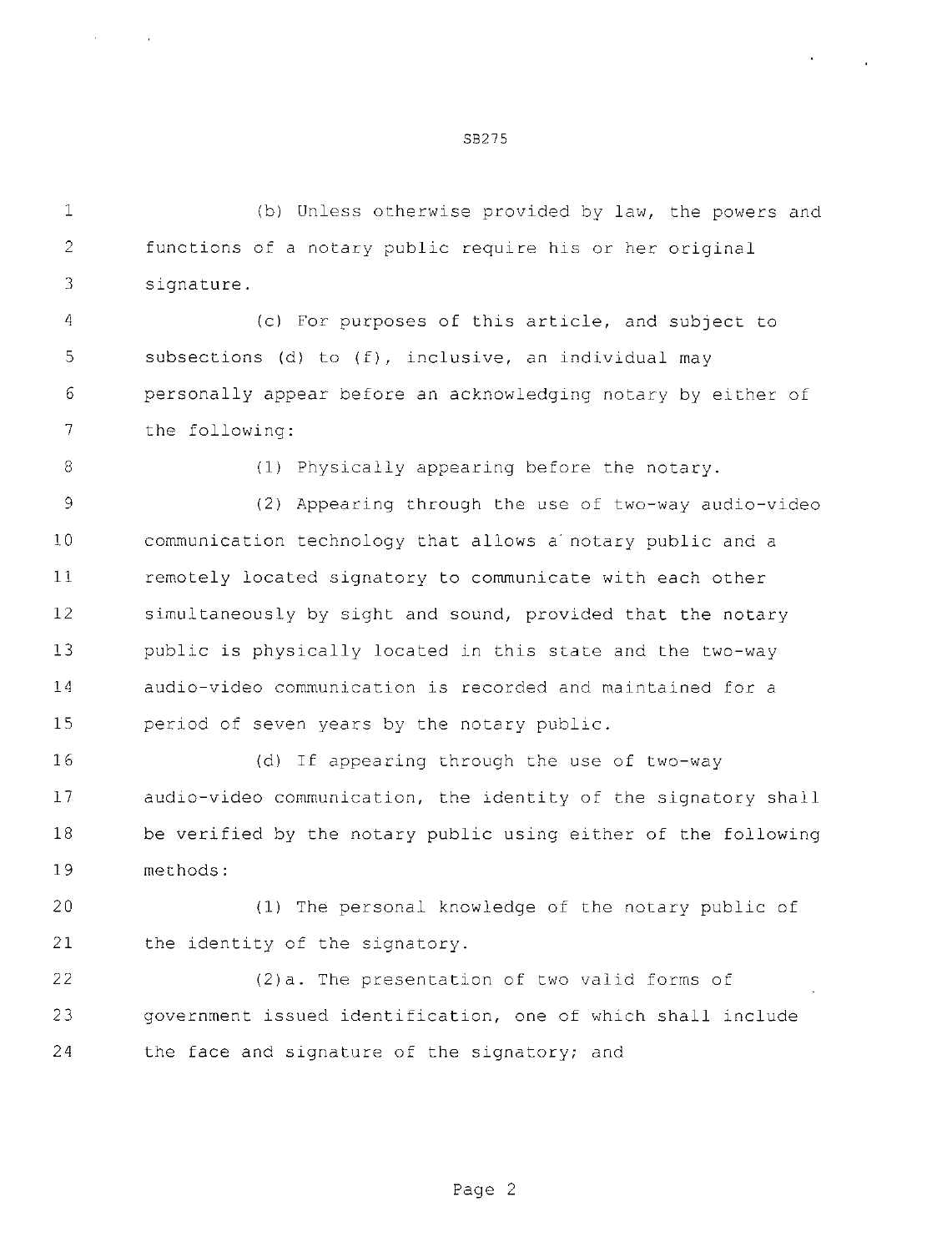b. A process by which the notary public verifies the identity of the signatory through a review of public or private data sources. (e) The two-way audio-video communication recording shall contain all of the following: (1) The date and time of the remote notarial act. {2) A description of the documents to which the remote notarial act relates. (3) An attestation by the notary public of being physically located in this state. (4) A description of how the identification of the signatory was verified. (5) A clear image of any government issued identification, if applicable. (6) A clear image of the act of signing observed by the notary public. (f) The official date and time of the notarization is the date and time the notary public witnessed the signature, including the date and time the signature was witnessed via two-way audio-video communication technology. All documents used during the two-way audio-video communication, shall be provided to the notary for his or her authentication and original signature. (g) Any action taken before July 1, 2021, allowing for the remote notarization of signatures under the Emergency

SB275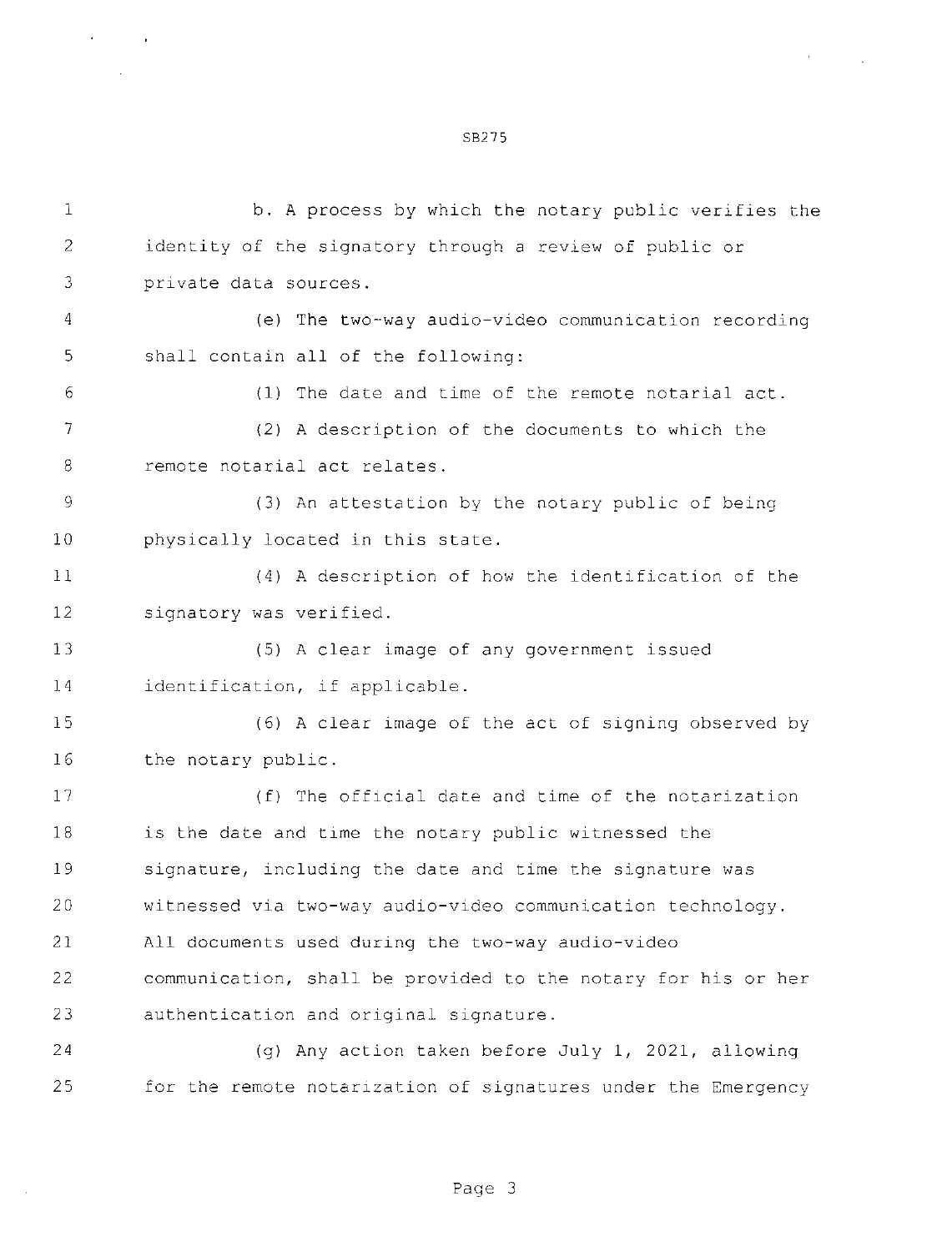S3275

 Management Act of 1955, Chapter <sup>9</sup> of Title 31, is ratified and confirmed.

 (h) Remote notarization may not be used to notarize an absentee ballot application or an absentee ballot affidavit. or for any purpose related to voting.

 (i) A notary who intentionally or fraudulently violates this section shall be guilty of a Class C misdemeanor.

 Section 2. Although this bill would have as its purpose or effect the requirement of a new or increased expenditure of local funds, the bill is excluded from further requirements and application under Amendment 621, as amended by Amendment 890, now appearing as Section 111.05 of the Official Recompilation of the Constitution of Alabama of 1901, as amended, because the bill defines a new crime or amends the definition of an existing crime.

17 Section 3. This act shall become effective July 1, 2021, following its passage and approval by the Governor, or its otherwise becoming law.

Page <sup>4</sup>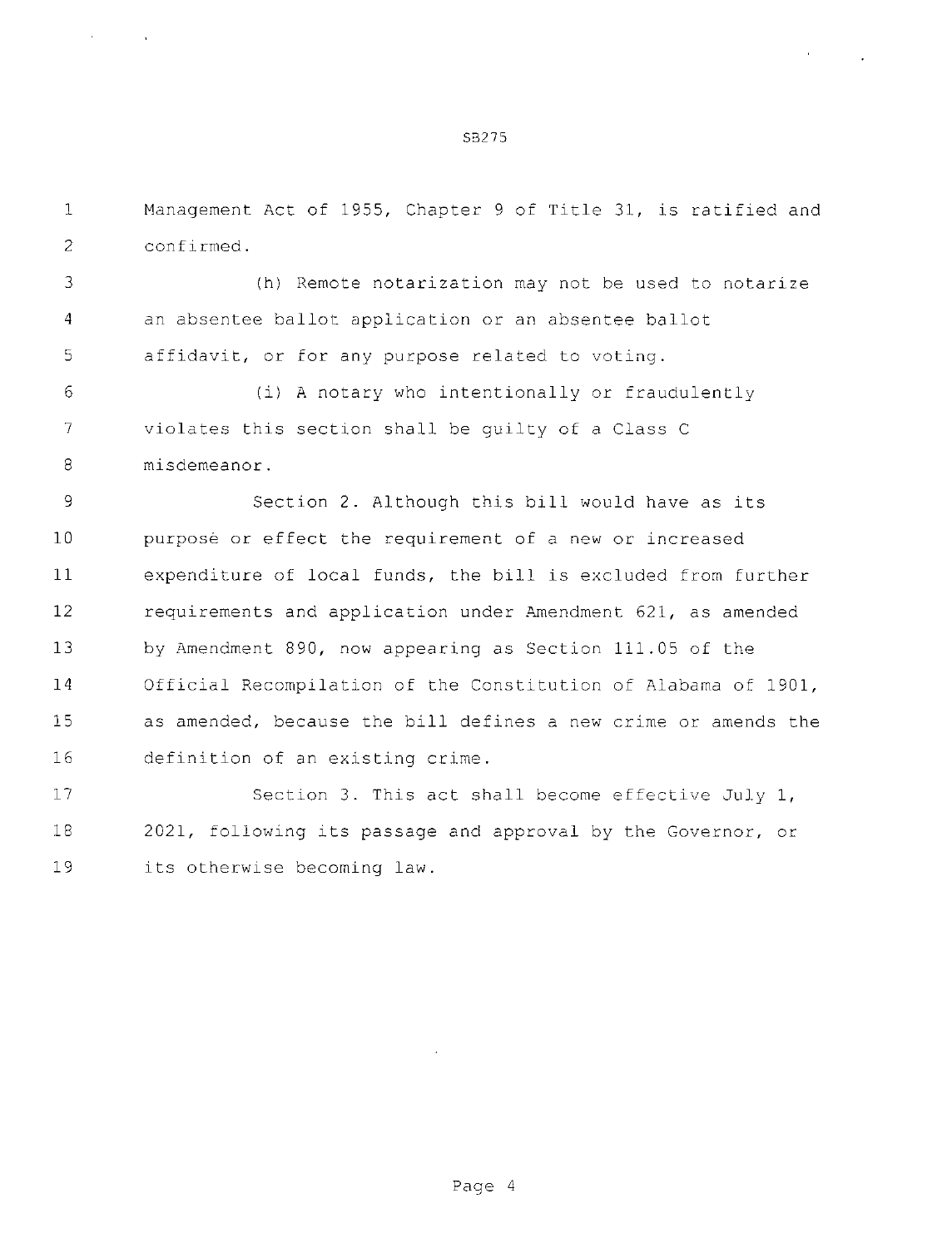| $\mathbf 1$                            |                                                                                                                       |  |
|----------------------------------------|-----------------------------------------------------------------------------------------------------------------------|--|
| $\overline{2}$                         |                                                                                                                       |  |
|                                        |                                                                                                                       |  |
| 3                                      |                                                                                                                       |  |
| 4                                      | President and <i>Fresiding</i> Siticer of the Senate                                                                  |  |
|                                        | Mac Matchen                                                                                                           |  |
| 5                                      |                                                                                                                       |  |
| 6                                      | Speaker of the House of Representatives                                                                               |  |
|                                        |                                                                                                                       |  |
| 7<br>$\, 8$<br>$\mathsf 9$<br>10<br>11 | SB275<br>Senate 11-MAR-21<br>I hereby certify that the within Act originated in and passed<br>the Senate, as amended. |  |
| 12<br>13                               | Patrick Harris,<br>Secretary.                                                                                         |  |
| 14                                     |                                                                                                                       |  |
| 15                                     |                                                                                                                       |  |
| 16<br>17<br>18                         | House of Representatives<br>Amended and passed 20-APR-21                                                              |  |
| 19                                     |                                                                                                                       |  |
|                                        |                                                                                                                       |  |
| 20<br>21                               | Senate concurred in House amendment 20-APR-21                                                                         |  |
| 22                                     |                                                                                                                       |  |
|                                        |                                                                                                                       |  |
| 23                                     | 4.39.2021<br><b>APPROVED</b>                                                                                          |  |
| 24                                     | By: Senator Givhan                                                                                                    |  |
|                                        | Alabama Secretary Of State                                                                                            |  |
|                                        | Act Num: 2021-319<br>Bill Num: 5-275                                                                                  |  |
|                                        | 03:12pmSLF<br>Recv'd 04/29/21                                                                                         |  |

SB275

 $\sim 0.5$  and  $\sim 10$ 

 $\mathcal{A}^{\text{max}}_{\text{max}}$  and  $\mathcal{A}^{\text{max}}_{\text{max}}$